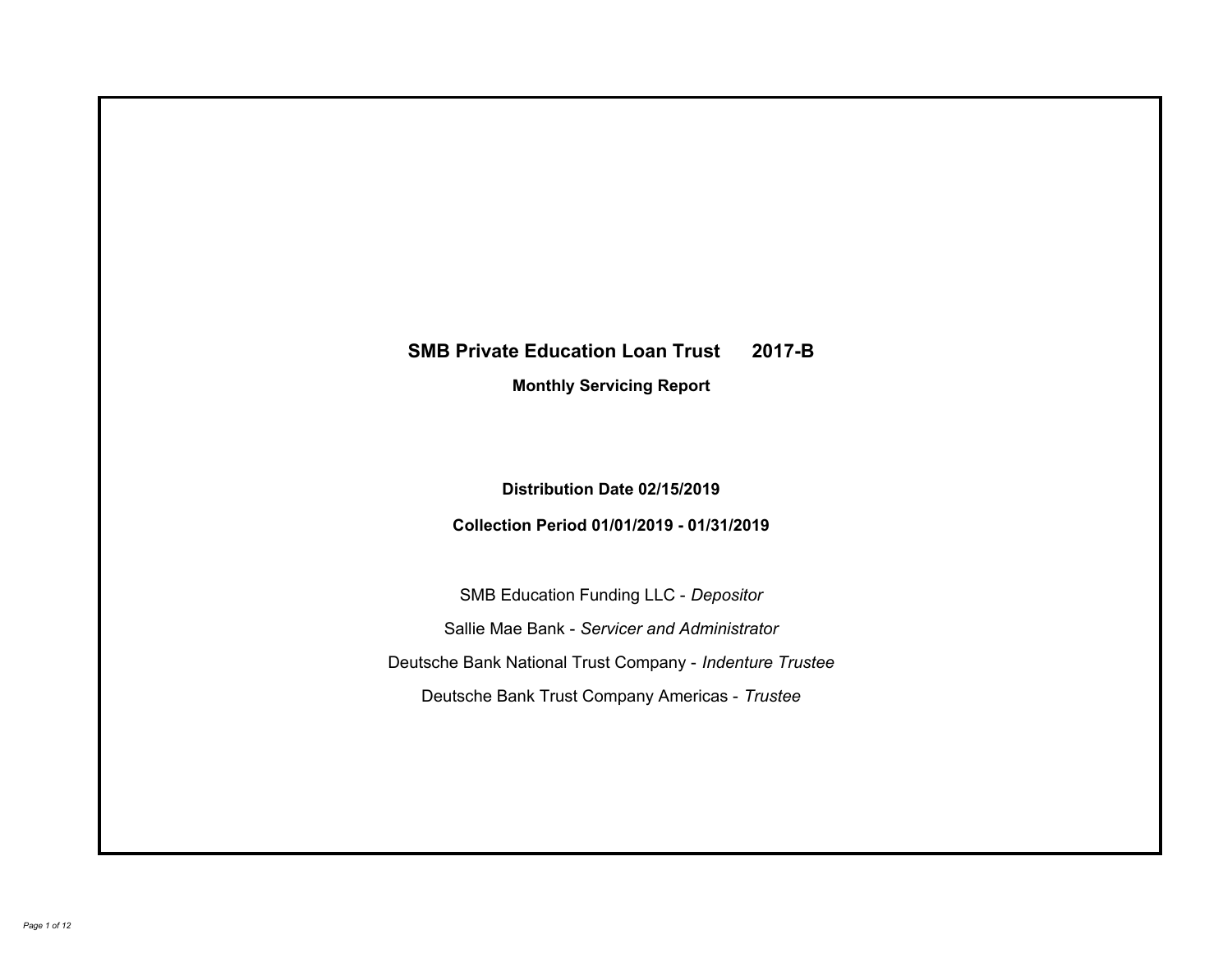| Α | <b>Student Loan Portfolio Characteristics</b>   |                                              | Settlement Date<br>11/08/2017 | 12/31/2018            | 01/31/2019            |
|---|-------------------------------------------------|----------------------------------------------|-------------------------------|-----------------------|-----------------------|
|   | <b>Principal Balance</b>                        |                                              | \$701,477,893.40              | \$617,414,892.94      | \$606,980,197.93      |
|   | Interest to be Capitalized Balance              |                                              | 46,726,543.99                 | 38,516,293.43         | 39,054,143.78         |
|   | Pool Balance                                    |                                              | \$748,204,437.39              | \$655,931,186.37      | \$646,034,341.71      |
|   | Weighted Average Coupon (WAC)                   |                                              |                               |                       |                       |
|   |                                                 | WAC1 (Contractual Interest Rate on the Loan) | 8.97%                         | 9.96%                 | 9.96%                 |
|   |                                                 | WAC2 (Average of Applicable Interest Rate)   | 8.94%                         | 9.90%                 | 9.90%                 |
|   | WAC3 (Average of Actual Interest Rate)          |                                              | 8.86%                         | 9.82%                 | 9.81%                 |
|   | Weighted Average Remaining Term                 |                                              | 135.09                        | 130.23                | 129.84                |
|   | Number of Loans                                 |                                              | 66,252                        | 58,309                | 57,460                |
|   | Number of Borrowers<br>Pool Factor              |                                              | 63,554                        | 55,998<br>0.876673745 | 55,189<br>0.863446285 |
|   | Since Issued Total Constant Prepayment Rate (1) |                                              |                               | 9.79%                 | 10.10%                |
|   |                                                 |                                              |                               |                       |                       |
| B | <b>Debt Securities</b>                          | Cusip/Isin                                   | 01/15/2019                    |                       | 02/15/2019            |
|   | A <sub>1</sub>                                  | 83189DAA8                                    | \$78,353,375.99               |                       | \$65,504,246.49       |
|   | A <sub>2</sub> A                                | 83189DAB6                                    | \$268,000,000.00              |                       | \$268,000,000.00      |
|   | A <sub>2</sub> B                                | 83189DAC4                                    | \$132,000,000.00              |                       | \$132,000,000.00      |
|   | B                                               | 83189DAD2                                    | \$50,000,000.00               |                       | \$50,000,000.00       |
|   |                                                 |                                              |                               |                       |                       |
| C | <b>Certificates</b>                             | <b>Cusip/Isin</b>                            | 01/15/2019                    |                       | 02/15/2019            |
|   | Residual                                        | 83189D100                                    | \$100,000.00                  |                       | \$100,000.00          |
|   |                                                 |                                              |                               |                       |                       |
| D | <b>Account Balances</b>                         |                                              | 01/15/2019                    |                       | 02/15/2019            |
|   | Reserve Account Balance                         |                                              | \$1,891,480.00                |                       | \$1,891,480.00        |
|   |                                                 |                                              |                               |                       |                       |
| E | <b>Asset / Liability</b>                        |                                              | 01/15/2019                    |                       | 02/15/2019            |
|   | Overcollateralization Percentage                |                                              | 19.45%                        |                       | 20.20%                |
|   | Specified Overcollateralization Amount          |                                              | \$196,779,355.91              |                       | \$193,810,302.51      |
|   | Actual Overcollateralization Amount             |                                              | \$127.577.810.38              |                       | \$130.530.095.22      |

(1) For additional information, see 'Since Issued CPR Methodology' found on page 11 of this report.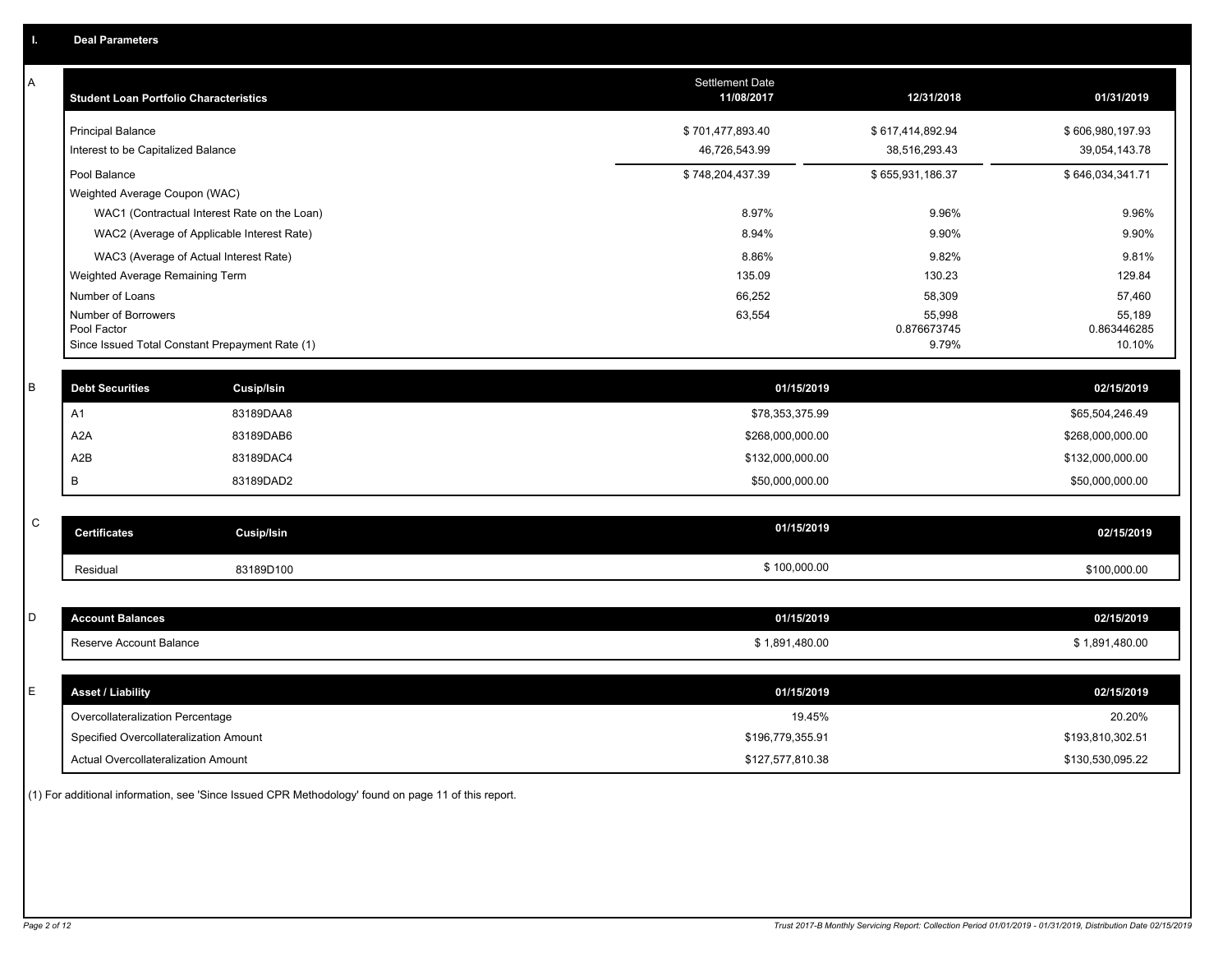### **II. 2017-B Trust Activity 01/01/2019 through 01/31/2019**

| Α | <b>Student Loan Principal Receipts</b>                           |                 |  |
|---|------------------------------------------------------------------|-----------------|--|
|   | <b>Borrower Principal</b>                                        | 11,100,676.36   |  |
|   | <b>Consolidation Activity Principal</b>                          | 0.00            |  |
|   | Seller Principal Reimbursement                                   | 0.00            |  |
|   | Servicer Principal Reimbursement                                 | 0.00            |  |
|   | Delinquent Principal Purchases by Servicer                       | 0.00            |  |
|   | <b>Other Principal Deposits</b>                                  | 169,094.28      |  |
|   | <b>Total Principal Receipts</b>                                  | \$11,269,770.64 |  |
| B | <b>Student Loan Interest Receipts</b>                            |                 |  |
|   | <b>Borrower Interest</b>                                         | 3,254,327.96    |  |
|   | <b>Consolidation Activity Interest</b>                           | 0.00            |  |
|   | Seller Interest Reimbursement                                    | 0.00            |  |
|   | Servicer Interest Reimbursement                                  | 0.00            |  |
|   | Delinquent Interest Purchases by Servicer                        | 0.00            |  |
|   | <b>Other Interest Deposits</b>                                   | 1,624.71        |  |
|   | <b>Total Interest Receipts</b>                                   | \$3,255,952.67  |  |
| C | <b>Recoveries on Realized Losses</b>                             | \$49,604.02     |  |
| D | <b>Investment Income</b>                                         | \$27,328.85     |  |
| Е | <b>Funds Borrowed from Next Collection Period</b>                | \$0.00          |  |
| F | <b>Funds Repaid from Prior Collection Period</b>                 | \$0.00          |  |
| G | Loan Sale or Purchase Proceeds                                   | \$0.00          |  |
| н | Initial Deposits to Distribution Account                         | \$0.00          |  |
|   | <b>Excess Transferred from Other Accounts</b>                    | \$0.00          |  |
| J | <b>Borrower Benefit Reimbursements</b>                           | \$0.00          |  |
| Κ | <b>Other Deposits</b>                                            | \$0.00          |  |
| L | <b>Other Fees Collected</b>                                      | \$0.00          |  |
| M | <b>AVAILABLE FUNDS</b>                                           | \$14,602,656.18 |  |
| N | Non-Cash Principal Activity During Collection Period             | \$835,075.63    |  |
| O | Aggregate Purchased Amounts by the Depositor, Servicer or Seller | \$170,718.99    |  |
| P | Aggregate Loan Substitutions                                     | \$0.00          |  |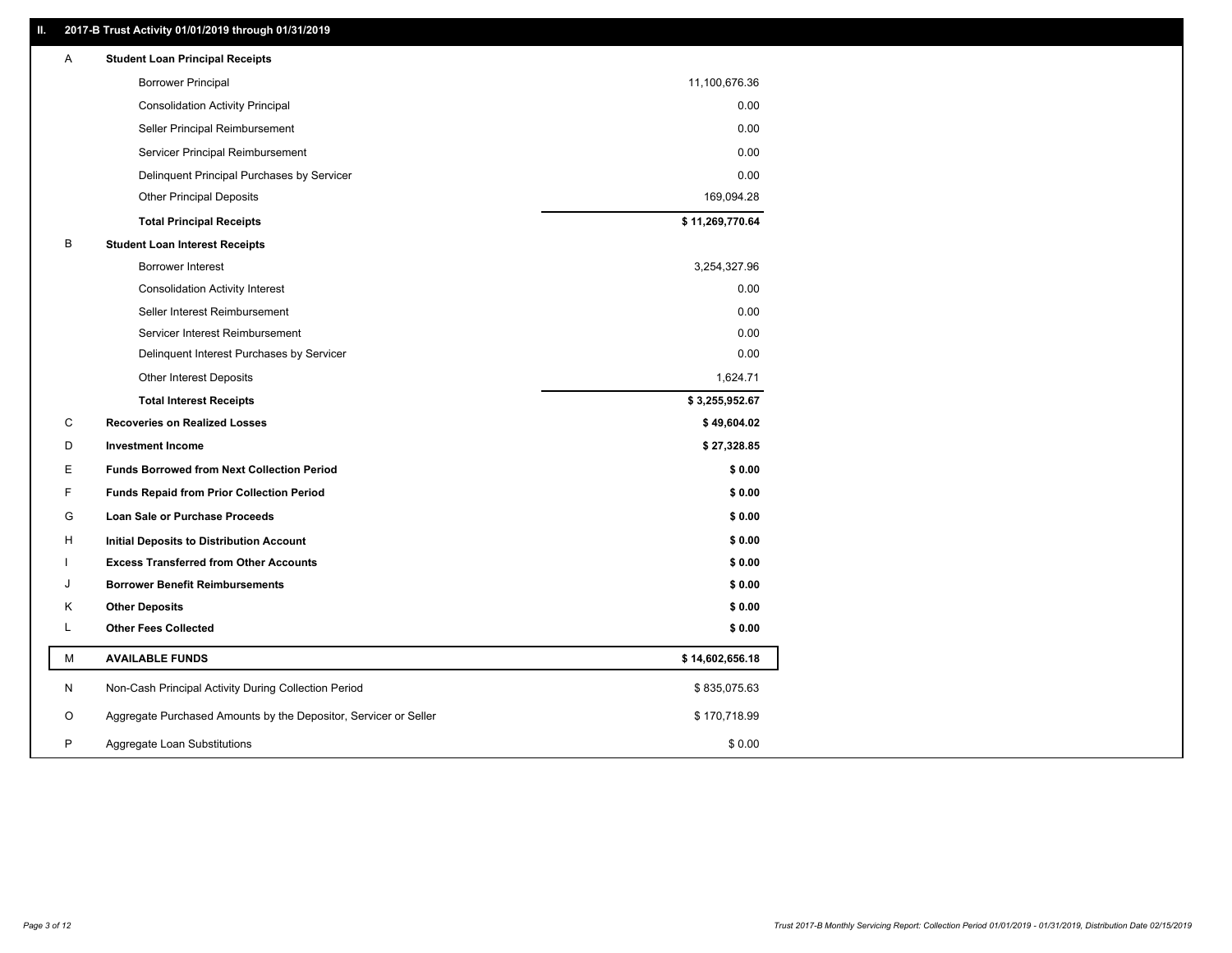|                   |                       |                          |         |                                                           | <b>Loans by Repayment Status</b> |                            |                          |         |                                                                  |                |                            |
|-------------------|-----------------------|--------------------------|---------|-----------------------------------------------------------|----------------------------------|----------------------------|--------------------------|---------|------------------------------------------------------------------|----------------|----------------------------|
|                   |                       |                          |         | 01/31/2019                                                |                                  |                            |                          |         | 12/31/2018                                                       |                |                            |
|                   |                       | <b>Wtd Avg</b><br>Coupon | # Loans | Principal and<br><b>Interest Accrued</b><br>to Capitalize | % of Principal                   | % of Loans in<br>Repay (1) | <b>Wtd Avg</b><br>Coupon | # Loans | <b>Principal and</b><br><b>Interest Accrued</b><br>to Capitalize | % of Principal | % of Loans in<br>Repay (1) |
| INTERIM:          | IN SCHOOL             | 10.76%                   | 7,514   | \$96,651,335.41                                           | 14.961%                          | $-$ %                      | 10.74%                   | 8,102   | \$102,911,352.14                                                 | 15.689%        | $-$ %                      |
|                   | GRACE                 | 10.54%                   | 1,988   | \$23,763,348.33                                           | 3.678%                           | $-$ %                      | 10.47%                   | 1,597   | \$19,347,757.43                                                  | 2.950%         | $-$ %                      |
|                   | <b>DEFERMENT</b>      | 10.53%                   | 2,570   | \$29,197,826.07                                           | 4.520%                           | $-$ %                      | 10.56%                   | 2,529   | \$28,680,588.45                                                  | 4.372%         | $-$ %                      |
| <b>REPAYMENT:</b> | <b>CURRENT</b>        | 9.49%                    | 42,439  | \$456,810,291.75                                          | 70.710%                          | 92.021%                    | 9.51%                    | 43,421  | \$469,605,105.93                                                 | 71.594%        | 92.993%                    |
|                   | 31-60 DAYS DELINQUENT | 10.52%                   | 769     | \$9,725,963.90                                            | 1.505%                           | 1.959%                     | 10.58%                   | 636     | \$7,824,867.91                                                   | 1.193%         | 1.550%                     |
|                   | 61-90 DAYS DELINQUENT | 10.43%                   | 285     | \$3,418,284.37                                            | 0.529%                           | 0.689%                     | 10.44%                   | 262     | \$2,837,102.10                                                   | 0.433%         | 0.562%                     |
|                   | > 90 DAYS DELINQUENT  | 10.78%                   | 150     | \$1,785,404.58                                            | 0.276%                           | 0.360%                     | 10.48%                   | 137     | \$1,754,657.54                                                   | 0.268%         | 0.347%                     |
|                   | <b>FORBEARANCE</b>    | 10.09%                   | 1,745   | \$24,681,887.30                                           | 3.821%                           | 4.972%                     | 10.14%                   | 1,625   | \$22,969,754.87                                                  | 3.502%         | 4.549%                     |
| <b>TOTAL</b>      |                       |                          | 57,460  | \$646,034,341.71                                          | 100.00%                          | 100.00%                    |                          | 58,309  | \$655,931,186.37                                                 | 100.00%        | 100.00%                    |

Percentages may not total 100% due to rounding \*

1 Loans classified in "Repayment" include any loan for which interim interest only, \$25 fixed payments or full principal and interest payments are due.

|                         |                                                                                                                            |                          |         |                                                           | <b>Loans by Borrower Status</b> |                                |                          |         |                                                           |                |                                |
|-------------------------|----------------------------------------------------------------------------------------------------------------------------|--------------------------|---------|-----------------------------------------------------------|---------------------------------|--------------------------------|--------------------------|---------|-----------------------------------------------------------|----------------|--------------------------------|
|                         |                                                                                                                            |                          |         | 01/31/2019                                                |                                 |                                |                          |         | 12/31/2018                                                |                |                                |
|                         |                                                                                                                            | <b>Wtd Avg</b><br>Coupon | # Loans | Principal and<br><b>Interest Accrued</b><br>to Capitalize | % of Principal                  | % of Loans in<br>P&I Repay (2) | <b>Wtd Avg</b><br>Coupon | # Loans | Principal and<br><b>Interest Accrued</b><br>to Capitalize | % of Principal | % of Loans in<br>P&I Repay (2) |
| INTERIM:                | IN SCHOOL                                                                                                                  | 10.23%                   | 15,151  | \$197,630,123.24                                          | 30.591%                         | $-$ %                          | 10.21%                   | 16,314  | \$210,959,952.85                                          | 32.162%        | $-$ %                          |
|                         | GRACE                                                                                                                      | 10.13%                   | 3,683   | \$45,051,580.25                                           | 6.974%                          | $-$ %                          | 10.10%                   | 2,941   | \$36,214,102.65                                           | 5.521%         | $-$ %                          |
|                         | <b>DEFERMENT</b>                                                                                                           | 10.15%                   | 4,549   | \$51,794,228.93                                           | 8.017%                          | $-$ %                          | 10.18%                   | 4,477   | \$50,766,306.62                                           | 7.740%         | $-$ %                          |
| P&I REPAYMENT:          | <b>CURRENT</b>                                                                                                             | 9.40%                    | 31,168  | \$312,334,481.74                                          | 48.346%                         | 88.843%                        | 9.43%                    | 31,974  | \$323,129,324.30                                          | 49.263%        | 90.262%                        |
|                         | 31-60 DAYS DELINQUENT                                                                                                      | 10.52%                   | 716     | \$9,208,291.30                                            | 1.425%                          | 2.619%                         | 10.52%                   | 573     | \$7,065,188.82                                            | 1.077%         | 1.974%                         |
|                         | 61-90 DAYS DELINQUENT                                                                                                      | 10.35%                   | 259     | \$3,014,215.55                                            | 0.467%                          | 0.857%                         | 10.45%                   | 239     | \$2,622,678.22                                            | 0.400%         | 0.733%                         |
|                         | > 90 DAYS DELINQUENT                                                                                                       | 10.86%                   | 140     | \$1,699,459.63                                            | 0.263%                          | 0.483%                         | 10.49%                   | 129     | \$1,627,599.49                                            | 0.248%         | 0.455%                         |
|                         | <b>FORBEARANCE</b>                                                                                                         | 10.09%                   | 1,794   | \$25,301,961.07                                           | 3.917%                          | 7.197%                         | 10.12%                   | 1,662   | \$23,546,033.42                                           | 3.590%         | 6.577%                         |
| <b>TOTAL</b><br>$\star$ | Percentages may not total 100% due to rounding                                                                             |                          | 57,460  | \$646,034,341.71                                          | 100.00%                         | 100.00%                        |                          | 58,309  | \$655,931,186.37                                          | 100.00%        | 100.00%                        |
| $\mathbf{2}$            | Loans classified in "P&I Repayment" includes only those loans for which scheduled principal and interest payments are due. |                          |         |                                                           |                                 |                                |                          |         |                                                           |                |                                |

WAC reflects WAC3 To conform with company standard reporting these sections now include Princial and Interest Accrued to Capitalize.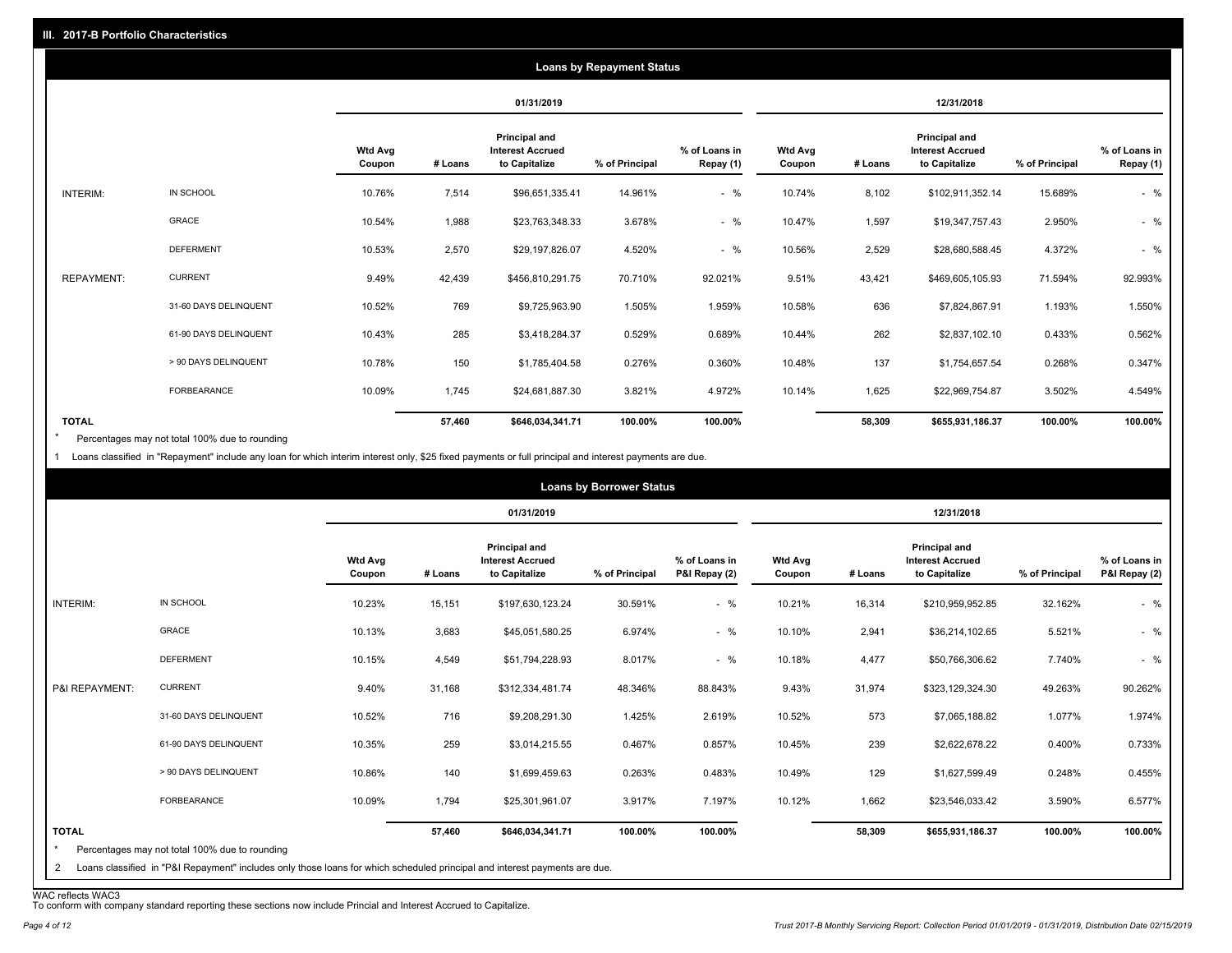|                                                                                                  | 1/31/2019        | 12/31/2018       |
|--------------------------------------------------------------------------------------------------|------------------|------------------|
| Pool Balance                                                                                     | \$646,034,341.71 | \$655,931,186.37 |
| Total # Loans                                                                                    | 57,460           | 58,309           |
| <b>Total # Borrowers</b>                                                                         | 55,189           | 55,998           |
| Weighted Average Coupon                                                                          | 9.90%            | 9.90%            |
| Weighted Average Remaining Term                                                                  | 129.84           | 130.23           |
| Percent of Pool - Cosigned                                                                       | 92.3%            | 92.2%            |
| Percent of Pool - Non Cosigned                                                                   | 7.7%             | 7.8%             |
| Borrower Interest Accrued for Period                                                             | \$5,063,044.74   | \$5,055,325.12   |
| <b>Outstanding Borrower Interest Accrued</b>                                                     | \$42,677,572.04  | \$42,055,185.20  |
| Gross Principal Realized Loss - Periodic *                                                       | \$313,922.07     | \$394,064.39     |
| Gross Principal Realized Loss - Cumulative *                                                     | \$5,023,602.70   | \$4,709,680.63   |
| Recoveries on Realized Losses - Periodic                                                         | \$49,604.02      | \$45,836.94      |
| Recoveries on Realized Losses - Cumulative                                                       | \$522,698.58     | \$473,094.56     |
| Net Losses - Periodic                                                                            | \$264,318.05     | \$348,227.45     |
| Net Losses - Cumulative                                                                          | \$4,500,904.12   | \$4,236,586.07   |
| Non-Cash Principal Activity - Capitalized Interest                                               | \$1,148,838.97   | \$4,013,437.91   |
| Since Issued Total Constant Prepayment Rate (CPR) (1)                                            | 10.10%           | 9.79%            |
| <b>Loan Substitutions</b>                                                                        | \$0.00           | \$0.00           |
| <b>Cumulative Loan Substitutions</b>                                                             | \$0.00           | \$0.00           |
| <b>Unpaid Servicing Fees</b>                                                                     | \$0.00           | \$0.00           |
| <b>Unpaid Administration Fees</b>                                                                | \$0.00           | \$0.00           |
| <b>Unpaid Carryover Servicing Fees</b>                                                           | \$0.00           | \$0.00           |
| Note Interest Shortfall                                                                          | \$0.00           | \$0.00           |
| Loans in Modification                                                                            | \$16,314,894.23  | \$15,535,426.81  |
| % of Loans in Modification as a % of Loans in Repayment (P&I)                                    | 5.00%            | 4.65%            |
|                                                                                                  |                  |                  |
| % Annualized Gross Principal Realized Loss - Periodic as a %<br>of Loans in Repayment (P&I) * 12 | 1.15%            | 1.41%            |
| % Gross Principal Realized Loss - Cumulative as a % of                                           |                  |                  |
| Original Pool Balance                                                                            | 0.67%            | 0.63%            |

\* In accordance with the Servicer's current policies and procedures, after September 1, 2017 loans subject to bankruptcy claims generally will not be reported as a charged-off unless and until they are delinquent for 120 d

(1) For additional information, see 'Since Issued CPR Methodology' found on page 11 of this report.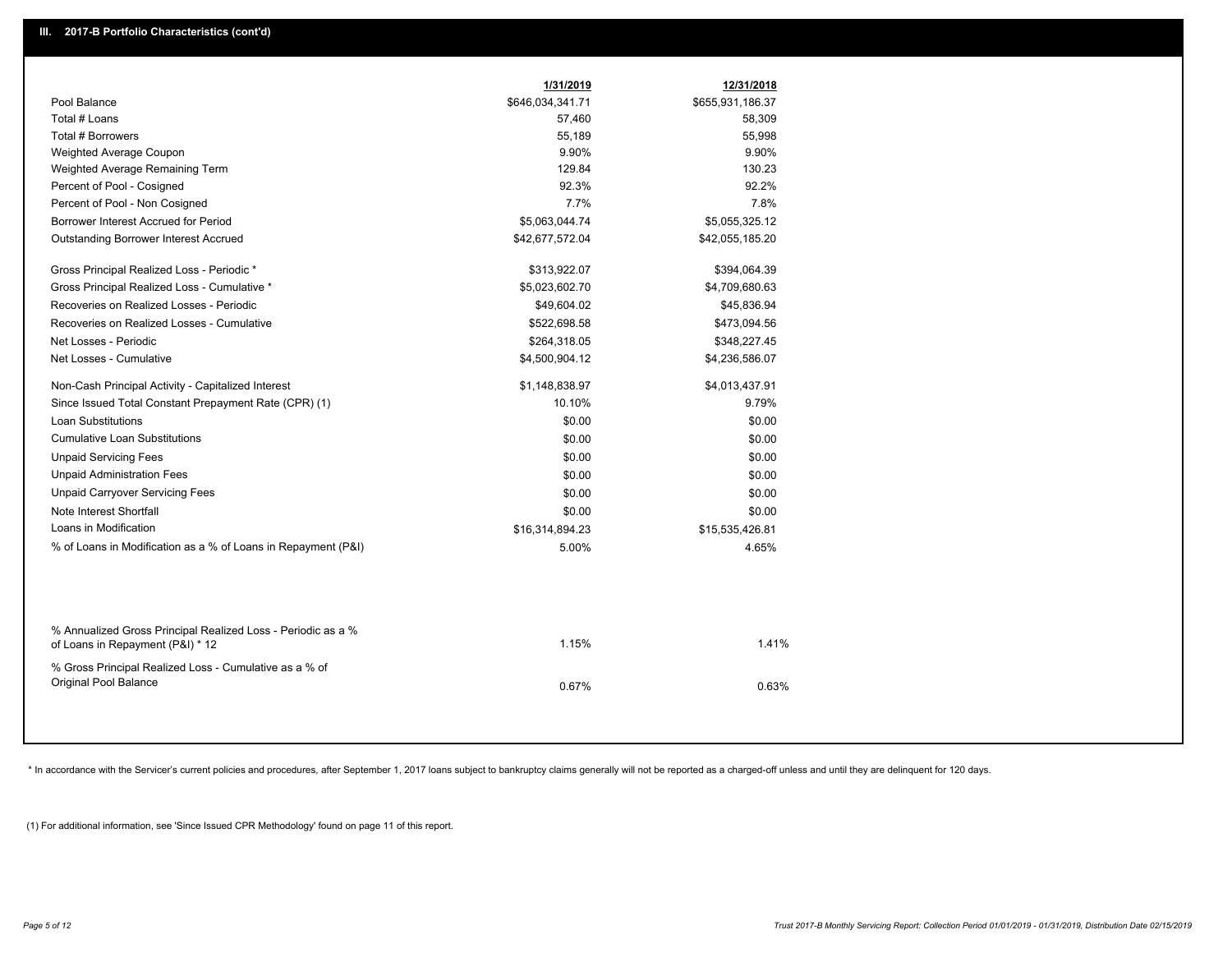#### **Loan Program**  A

|                                    | Weighted<br><b>Average Coupon</b> | # LOANS  | <b>\$ AMOUNT</b> | $%$ *     |
|------------------------------------|-----------------------------------|----------|------------------|-----------|
| - Smart Option Interest-Only Loans | 8.76%                             | 13,690   | \$124,042,573.80 | 19.201%   |
| - Smart Option Fixed Pay Loans     | 9.85%                             | 14,346   | \$197,602,872.93 | 30.587%   |
| - Smart Option Deferred Loans      | 10.20%                            | 29.424   | \$324,388,894.98 | 50.212%   |
| - Other Loan Programs              | $0.00\%$                          | $\Omega$ | \$0.00           | $0.000\%$ |
| <b>Total</b>                       | 9.81%                             | 57,460   | \$646,034,341.71 | 100.000%  |

\* Percentages may not total 100% due to rounding

B

C

**Index Type**

|                       | Weighted<br><b>Average Coupon</b> | # LOANS | <b>\$ AMOUNT</b> | $%$ *    |
|-----------------------|-----------------------------------|---------|------------------|----------|
| - Fixed Rate Loans    | 8.86%                             | 11.647  | \$142,267,708.42 | 22.022%  |
| - LIBOR Indexed Loans | 10.08%                            | 45.813  | \$503,766,633.29 | 77.978%  |
| - Other Index Rates   | $0.00\%$                          |         | \$0.00           | 0.000%   |
| <b>Total</b>          | 9.81%                             | 57,460  | \$646,034,341.71 | 100.000% |

\* Percentages may not total 100% due to rounding

### **Weighted Average Recent FICO**

| (2)<br>Wtd Avg Recent FICO Band                                                                                                                                             | # LOANS | <b>\$ AMOUNT</b> | $%$ *    |
|-----------------------------------------------------------------------------------------------------------------------------------------------------------------------------|---------|------------------|----------|
| $0 - 639$                                                                                                                                                                   | 3,610   | \$36,771,612.90  | 5.692%   |
| 640 - 669                                                                                                                                                                   | 3,408   | \$36,124,977.83  | 5.592%   |
| 670 - 699                                                                                                                                                                   | 6,743   | \$74,448,419.04  | 11.524%  |
| 700 - 739                                                                                                                                                                   | 13,202  | \$150,453,701.17 | 23.289%  |
| $740 +$                                                                                                                                                                     | 30,488  | \$348,105,272.13 | 53.883%  |
| N/A(1)                                                                                                                                                                      | 9       | \$130,358.64     | 0.020%   |
| Total                                                                                                                                                                       | 57,460  | \$646,034,341.71 | 100.000% |
| * Percentages may not total 100% due to rounding<br>1 Includes trust private education loans where recent FICO is unavailable or obtaining recent FICO is prohibited by law |         |                  |          |

WAC reflects WAC3

To conform with company standard reporting these sections now include Princial and Interest Accrued to Capitalize.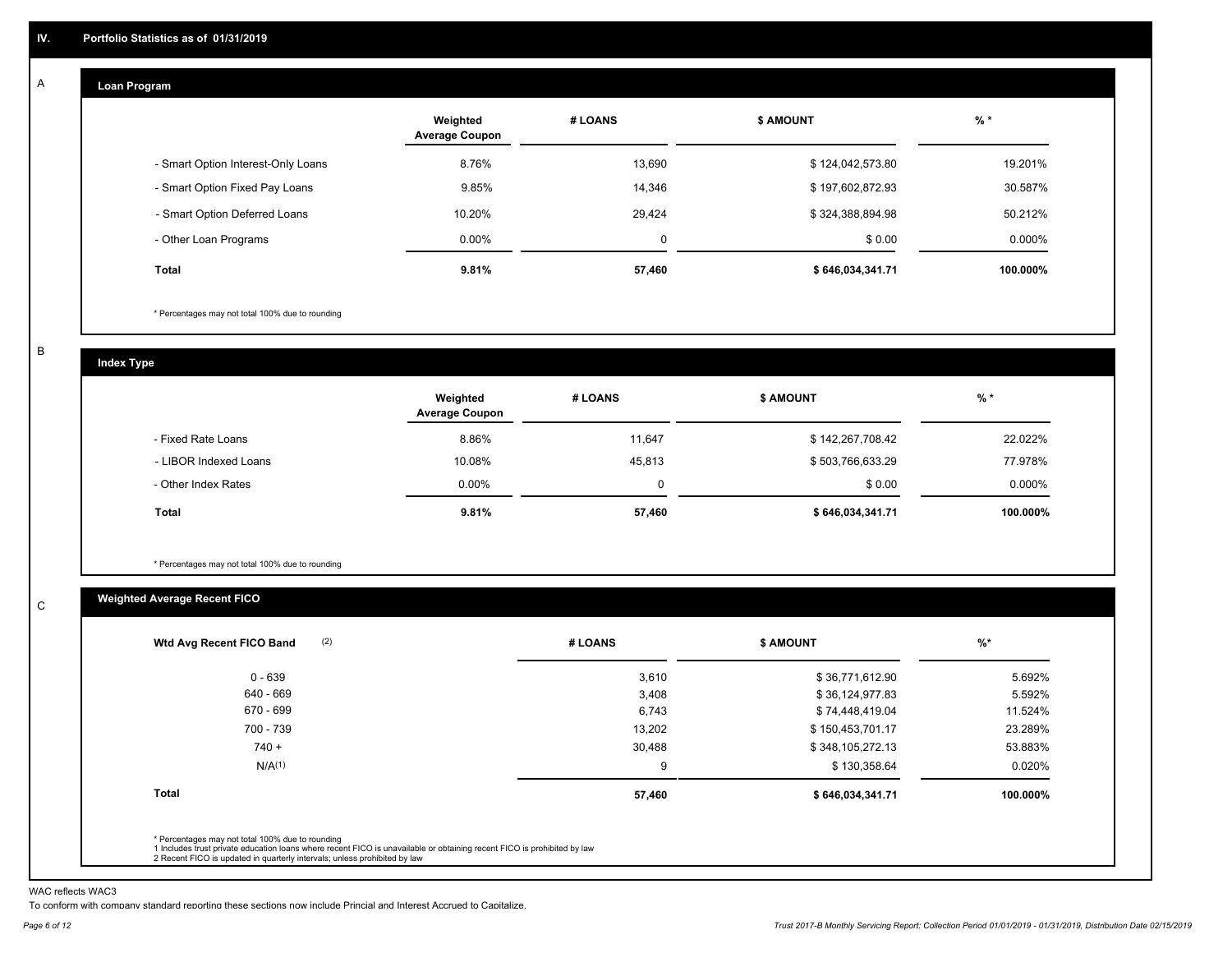| ۷. | 2017-B Reserve Account, Principal Distribution, and R-2 Certificate Calculations                                                                                                                                          |                  |  |
|----|---------------------------------------------------------------------------------------------------------------------------------------------------------------------------------------------------------------------------|------------------|--|
| А. | <b>Reserve Account</b>                                                                                                                                                                                                    |                  |  |
|    | Specified Reserve Account Balance                                                                                                                                                                                         | \$1,891,480.00   |  |
|    | <b>Actual Reserve Account Balance</b>                                                                                                                                                                                     | \$1,891,480.00   |  |
| В. | <b>Principal Distribution Amount</b>                                                                                                                                                                                      |                  |  |
|    | Class A Notes Outstanding<br>i.                                                                                                                                                                                           | \$478,353,375.99 |  |
|    | Pool Balance<br>ii.                                                                                                                                                                                                       | \$646,034,341.71 |  |
|    | First Priority Principal Distribution Amount (i - ii)<br>iii.                                                                                                                                                             | \$0.00           |  |
|    | Class A and B Notes Outstanding<br>iv.                                                                                                                                                                                    | \$528,353,375.99 |  |
|    | First Priority Principal Distribution Amount<br>v.                                                                                                                                                                        | \$0.00           |  |
|    | Pool Balance<br>vi.                                                                                                                                                                                                       | \$646,034,341.71 |  |
|    | Specified Overcollateralization Amount<br>vii.                                                                                                                                                                            | \$193,810,302.51 |  |
|    | Regular Principal Distribution Amount (if (iv > 0, (iv - v) - (vi - vii))<br>viii.                                                                                                                                        | \$76,129,336.79  |  |
|    | Pool Balance<br>ix.                                                                                                                                                                                                       | \$646,034,341.71 |  |
|    | 10% of Initial Pool Balance<br>х.                                                                                                                                                                                         | \$74,820,443.74  |  |
|    | First Priority Principal Distribution Amount<br>xi.                                                                                                                                                                       | \$0.00           |  |
|    | Regular Principal Distribution Amount<br>xii.                                                                                                                                                                             | \$76,129,336.79  |  |
|    | Available Funds (after payment of waterfall items A through I)<br>xiii.                                                                                                                                                   | \$0.00           |  |
|    | Additional Principal Distribution Amount (if(vi <= x,min(xiii, vi - xi - xii)))<br>xiv.                                                                                                                                   | \$0.00           |  |
| C. | R-2 Certificate                                                                                                                                                                                                           |                  |  |
|    | <b>Previous Notional Balance</b>                                                                                                                                                                                          | \$45,942,940.00  |  |
|    | Shortfall of Principal                                                                                                                                                                                                    | \$0.00           |  |
|    | Shortfall of Interest                                                                                                                                                                                                     | \$0.00           |  |
|    | <b>Current Notional Balance</b>                                                                                                                                                                                           | \$45,942,940.00  |  |
|    | Excess Distribution Allocated (1)                                                                                                                                                                                         | \$0.00           |  |
| D. | R-3 Certificate                                                                                                                                                                                                           |                  |  |
|    | <b>Previous Notional Balance</b>                                                                                                                                                                                          | \$33,119,915.37  |  |
|    | Remaining Principal Collections (2)                                                                                                                                                                                       | \$0.00           |  |
|    | <b>Current Notional Balance</b>                                                                                                                                                                                           | \$32,805,993.30  |  |
|    | 1. Until the notional amount of the R-2 Certificate is reduced to zero and if there is excess cash through the distribution available it will be distributed to the R-2 Certificate, otherwise the<br>amount will be zero |                  |  |

2. Payments will be made after the principal balance of each class of notes has been reduced to zero and the pool balance is less than or equal to the principal balance of the R-3 Certificate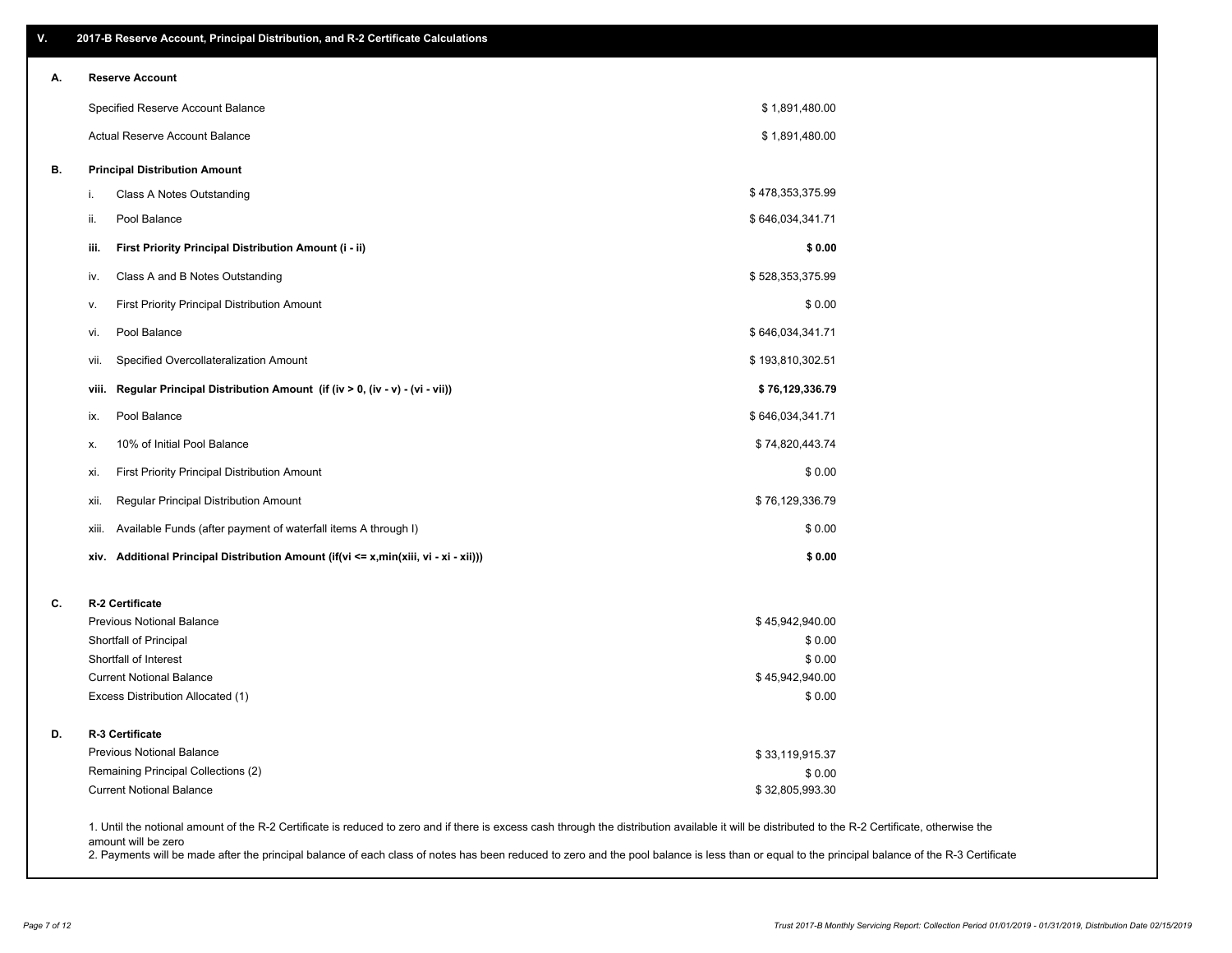|    |                                                         | Paid            | <b>Funds Balance</b> |
|----|---------------------------------------------------------|-----------------|----------------------|
|    | <b>Total Available Funds</b>                            |                 | \$14,602,656.18      |
| A  | <b>Trustee Fees</b>                                     | \$0.00          | \$14,602,656.18      |
| B  | <b>Servicing Fees</b>                                   | \$411,629.74    | \$14,191,026.44      |
| C  | i. Administration Fees                                  | \$8,333.00      | \$14,182,693.44      |
|    | ii. Unreimbursed Administrator Advances plus any Unpaid | \$0.00          | \$14,182,693.44      |
| D  | Class A Noteholders Interest Distribution Amount        | \$1,187,730.61  | \$12,994,962.83      |
| Е  | <b>First Priority Principal Payment</b>                 | \$0.00          | \$12,994,962.83      |
| F. | <b>Class B Noteholders Interest Distribution Amount</b> | \$145,833.33    | \$12,849,129.50      |
| G  | <b>Reinstatement Reserve Account</b>                    | \$0.00          | \$12,849,129.50      |
| H  | Regular Principal Distribution                          | \$12,849,129.50 | \$0.00               |
|    | <b>Carryover Servicing Fees</b>                         | \$0.00          | \$0.00               |
| J  | Additional Principal Distribution Amount                | \$0.00          | \$0.00               |
| ĸ  | Unpaid Expenses of Trustee                              | \$0.00          | \$0.00               |
|    | Unpaid Expenses of Administrator                        | \$0.00          | \$0.00               |
| м  | i. Remaining Funds to the R-1 Certificateholder(s)      | \$0.00          | \$0.00               |
|    | ii. Remaining Funds to the R-2 Certificateholder(s)     | \$0.00          | \$0.00               |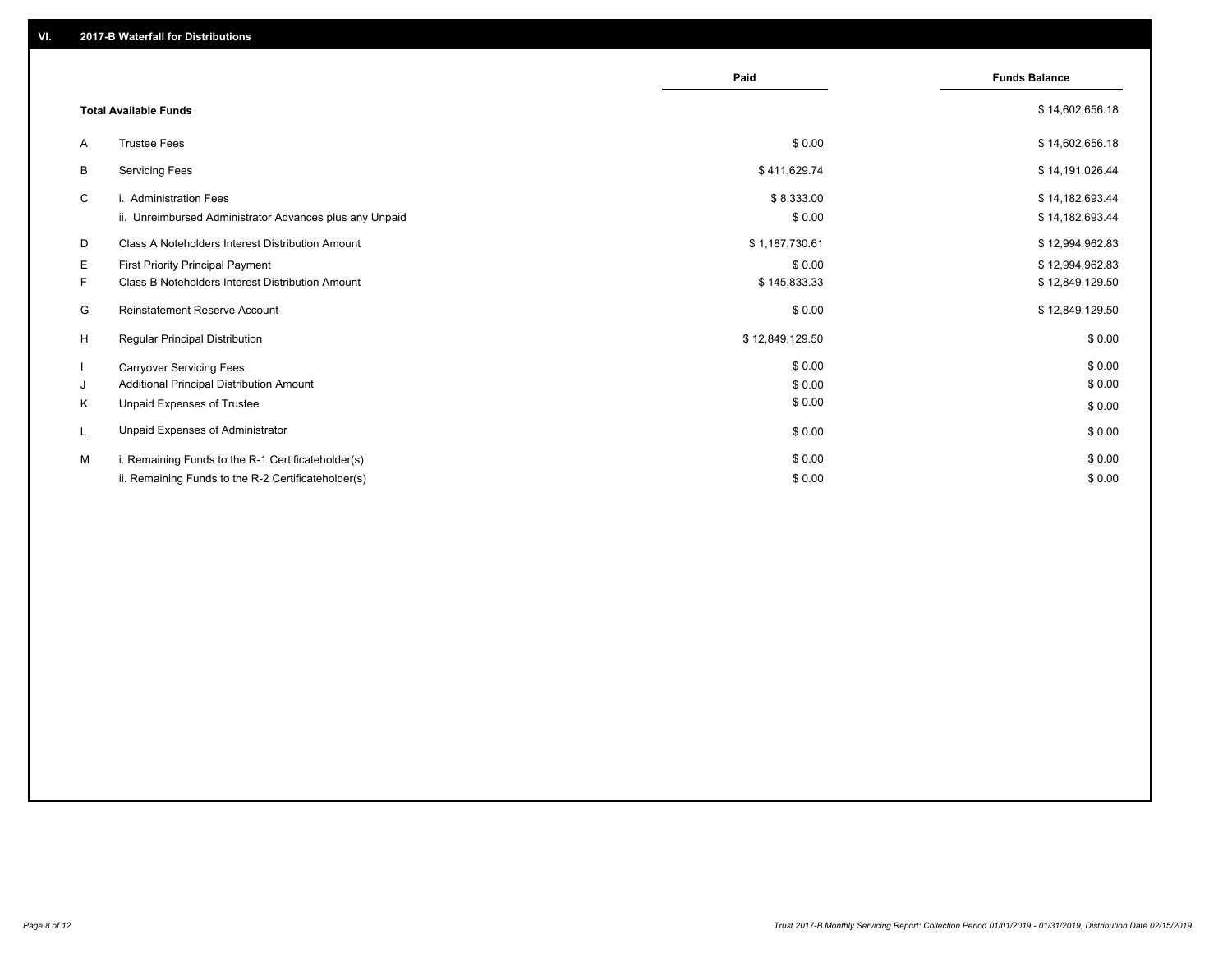| <b>Distribution Amounts</b>                                |                         |                         |                         |
|------------------------------------------------------------|-------------------------|-------------------------|-------------------------|
|                                                            | A <sub>1</sub>          | A <sub>2</sub> A        | A2B                     |
| Cusip/Isin                                                 | 83189DAA8               | 83189DAB6               | 83189DAC4               |
| <b>Beginning Balance</b>                                   | \$78,353,375.99         | \$268,000,000.00        | \$132,000,000.00        |
| Index                                                      | <b>LIBOR</b>            | <b>FIXED</b>            | <b>LIBOR</b>            |
| Spread/Fixed Rate                                          | 0.27%                   | 2.82%                   | 0.75%                   |
| Record Date (Days Prior to Distribution)                   | 1 NEW YORK BUSINESS DAY | 1 NEW YORK BUSINESS DAY | 1 NEW YORK BUSINESS DAY |
| <b>Accrual Period Begin</b>                                | 1/15/2019               | 1/15/2019               | 1/15/2019               |
| <b>Accrual Period End</b>                                  | 2/15/2019               | 2/15/2019               | 2/15/2019               |
| Daycount Fraction                                          | 0.08611111              | 0.08333333              | 0.08611111              |
| Interest Rate*                                             | 2.77894%                | 2.82000%                | 3.25894%                |
| <b>Accrued Interest Factor</b>                             | 0.002392976             | 0.002350000             | 0.002806309             |
| <b>Current Interest Due</b>                                | \$187,497.76            | \$629,800.00            | \$370,432.85            |
| Interest Shortfall from Prior Period Plus Accrued Interest | $\mathsf{\$}$ -         | $$ -$                   | $\mathcal{S}$ -         |
| <b>Total Interest Due</b>                                  | \$187,497.76            | \$629,800.00            | \$370,432.85            |
| <b>Interest Paid</b>                                       | \$187,497.76            | \$629,800.00            | \$370,432.85            |
| Interest Shortfall                                         | $\mathsf{\$}$ -         | $$ -$                   | $$ -$                   |
| <b>Principal Paid</b>                                      | \$12,849,129.50         | $$ -$                   | $$ -$                   |
| <b>Ending Principal Balance</b>                            | \$65,504,246.49         | \$268,000,000.00        | \$132,000,000.00        |
| Paydown Factor                                             | 0.056854555             | 0.000000000             | 0.000000000             |
| <b>Ending Balance Factor</b>                               | 0.289841799             | 1.000000000             | 1.000000000             |

\* Pay rates for Current Distribution. For the interest rates applicable to the next distribution date, please see https://www.salliemae.com/about/investors/data/SMBabrate.txt.

**VII. 2017-B Distributions**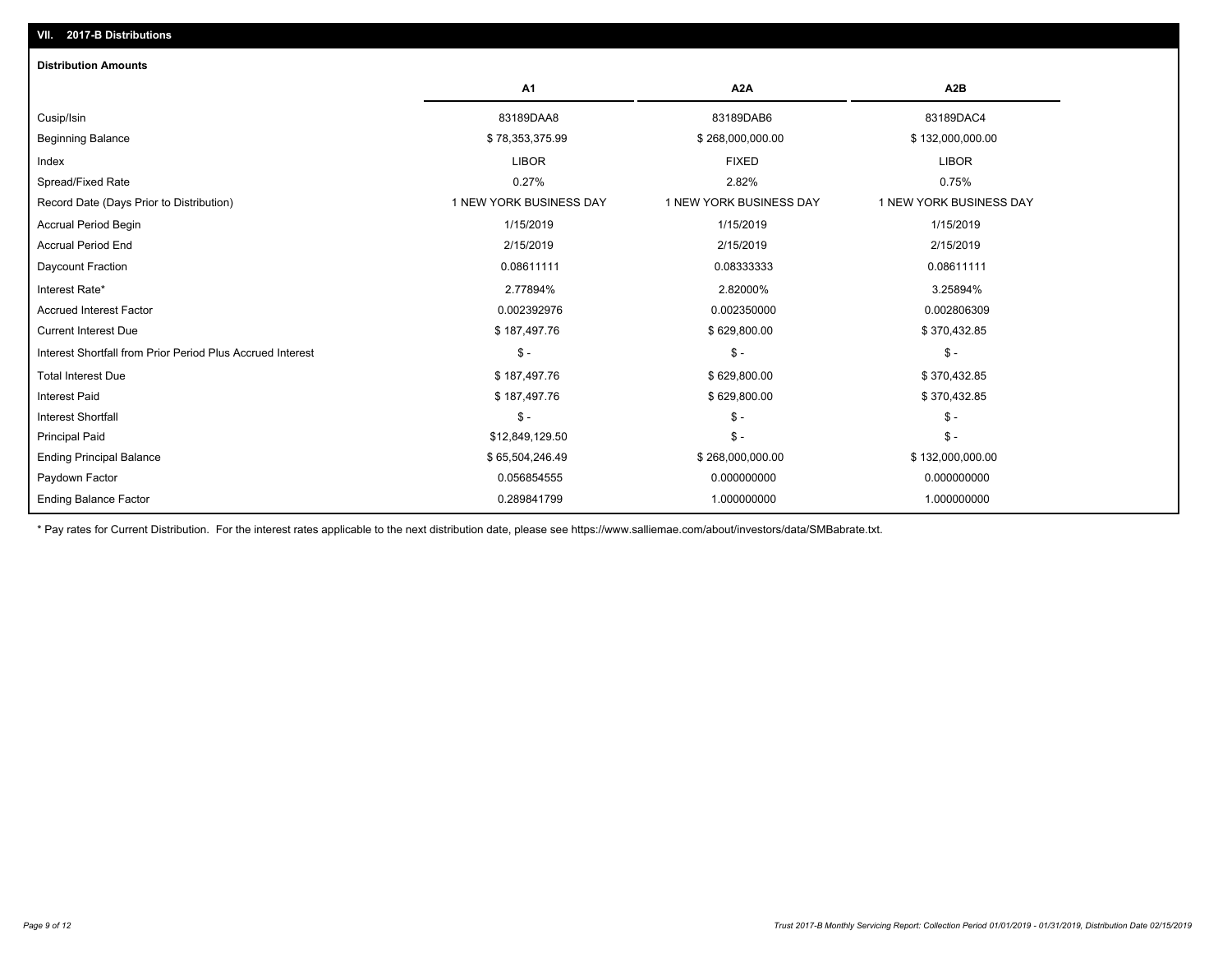| VII. 2017-B Distributions                                  |                         |
|------------------------------------------------------------|-------------------------|
| <b>Distribution Amounts</b>                                |                         |
|                                                            | в                       |
| Cusip/Isin                                                 | 83189DAD2               |
| <b>Beginning Balance</b>                                   | \$50,000,000.00         |
| Index                                                      | <b>FIXED</b>            |
| Spread/Fixed Rate                                          | 3.50%                   |
| Record Date (Days Prior to Distribution)                   | 1 NEW YORK BUSINESS DAY |
| Accrual Period Begin                                       | 1/15/2019               |
| <b>Accrual Period End</b>                                  | 2/15/2019               |
| Daycount Fraction                                          | 0.08333333              |
| Interest Rate*                                             | 3.50000%                |
| <b>Accrued Interest Factor</b>                             | 0.002916667             |
| <b>Current Interest Due</b>                                | \$145,833.33            |
| Interest Shortfall from Prior Period Plus Accrued Interest | $\frac{1}{2}$           |
| <b>Total Interest Due</b>                                  | \$145,833.33            |
| Interest Paid                                              | \$145,833.33            |
| Interest Shortfall                                         | $\frac{1}{2}$           |
| <b>Principal Paid</b>                                      | $\frac{1}{2}$           |
| <b>Ending Principal Balance</b>                            | \$50,000,000.00         |
| Paydown Factor                                             | 0.000000000             |
| Ending Balance Factor                                      | 1.000000000             |

\* Pay rates for Current Distribution. For the interest rates applicable to the next distribution date, please see https://www.salliemae.com/about/investors/data/SMBabrate.txt.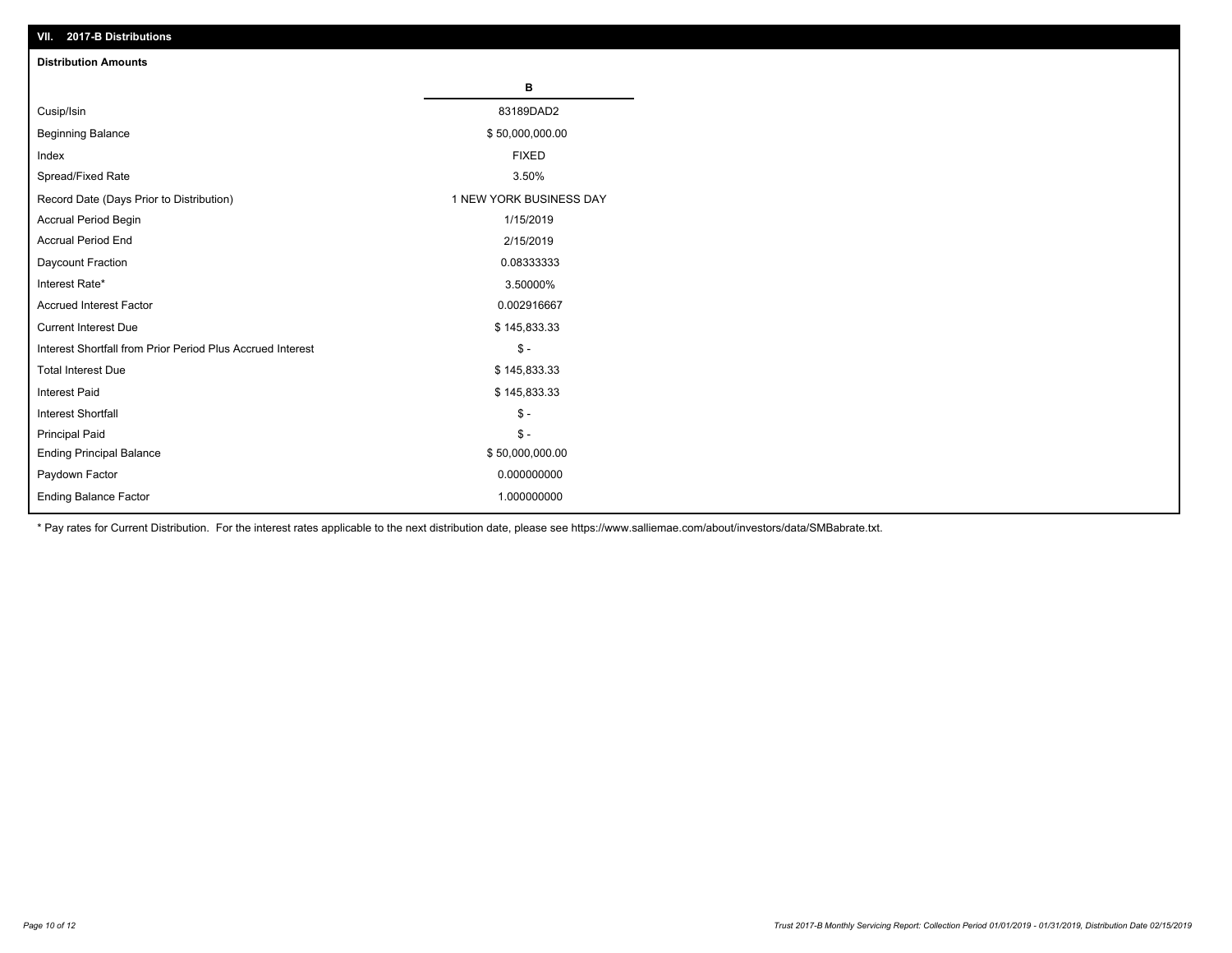#### **Since Issued Total CPR**

$$
\text{total CPR} = 1 - \left(\frac{APB}{PPB}\right)^{\left(\frac{12}{MSC}\right)}
$$

APB = Actual period-end Pool Balance PPB = Projected period-end Pool Balance assuming no prepayments and no defaults Pool Balance = Sum(Principal Balance + Interest Accrued to Capitalize Balance) MSC = Months Since Cut-Off

#### **Since-Issued Total Constant Prepayment Rate (CPR)**

Since-Issued Total CPR measures prepayments, both voluntary and involuntary, for a trust student loan pool over the life of a transaction. For each trust distribution, the actual month-end pool balance is compared against a month-end pool balance originally projected at issuance assuming no prepayments and defaults. For purposes of Since-Issued Total CPR calculations, projected period end pool balance assumes in-school status loans have up to a six month grace period before moving to repayment, grace status loans remain in grace status until their status end date and then to move to full principal and interest repayment, loans subject to interim interest or fixed payments during their in-school and grace period continue paying interim interest or fixed payments until full principal and interest repayment begins, all other trust loans are in full principal and interest repayment status, and that no trust loan in full principal and interest repayment moves from full principal and interest repayment status to any other status.

#### **Weighted Average Coupon**

*WAC1 = APB* ((*CIR*)\*(*APB*))

*WAC2 = APB*



APB = Actual period-end Pool Balance

CIR = Average of the Contractual Interest Rate (1)

APCL = Average of the Applicable Interest Rate (2)

ACTL = Average of the Actual Interest Rate (3)

#### **Weighted Average Coupon (WAC)**

(1) Contractual Interest Rate represents the interest rate indicated in the Promissory Note

(2) Appliclable Interest Rate represents the interest rate after rate reductions, if applicable, are applied

(3) Actual Interest Rate represents the interest rate when borrower incentive programs and rate reductions, if applicable, are applied